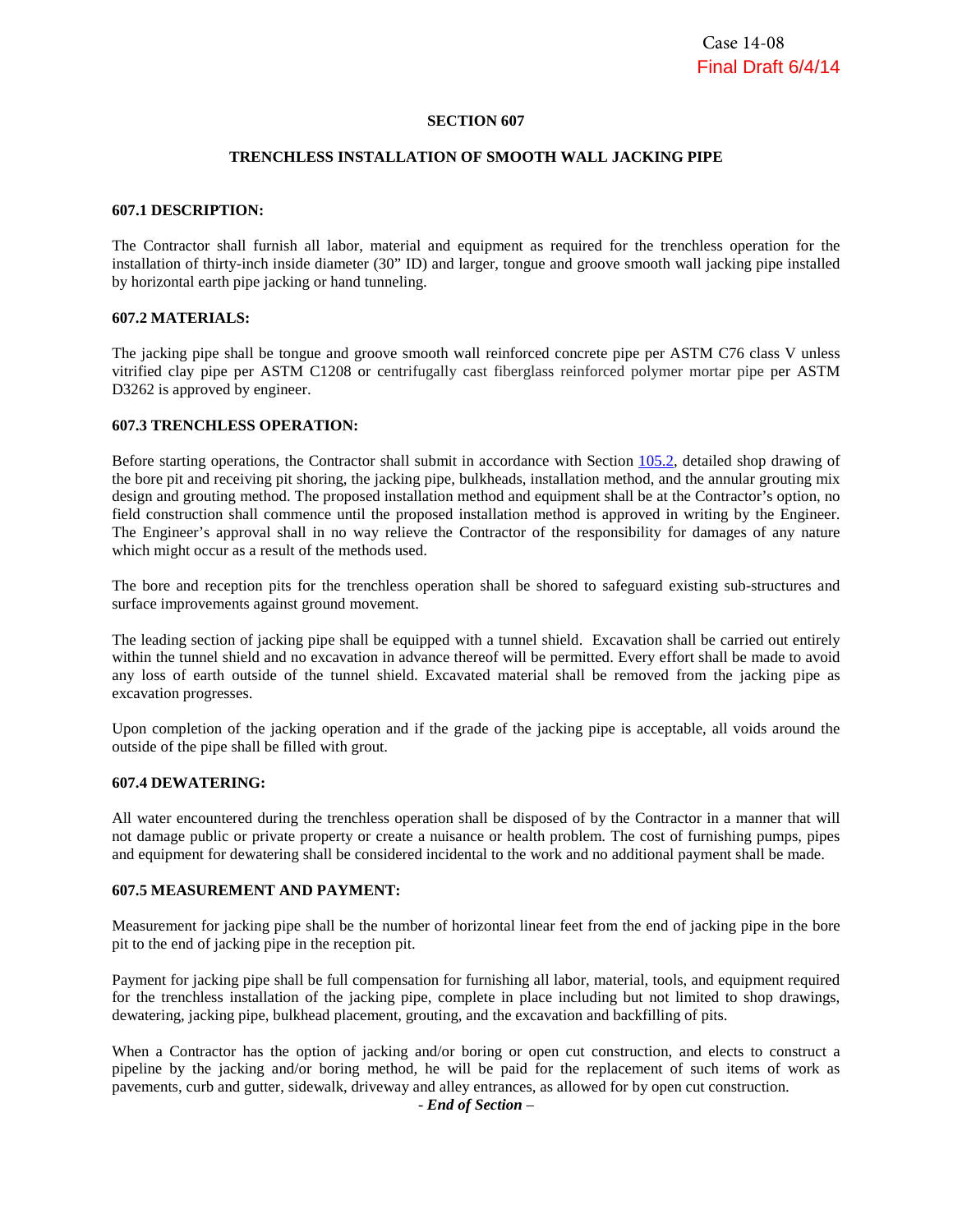### **STORM DRAIN CONSTRUCTION**

### **618.1 DESCRIPTION:**

This section covers concrete pipe line and high density polyethylene (HDPE) pipe line construction used for the conveyance of irrigation water and storm drainage in streets, easements, and alley right of ways, under low hydrostatic heads.

Installation of pipe in laterals of Salt River Valley Water Users' Association or other irrigation districts shall conform to the specifications and permit of the respective irrigation district.

Installation of pipe in State Highways shall conform to the specifications and permit of the Arizona Department of Transportation.

#### **618.2 MATERIALS:**

The concrete pipe and HDPE pipe, specials, joints, gaskets, and testing shall be according to Sections 620 or 735, 736 and 738, except as specified below or as modified by special provisions.

(A) Specials: Pipe specials such as closure pieces, wyes, tees, bends, and manhole shafts shall be provided as indicated on the plans, and such specials shall be made equal in strength, diameter, and other physical characteristics to the standard straight pipe lengths by the use of extra concrete, extra reinforcing, or steel items. Drawings of specials shall be submitted to the Engineer for approval before their fabrication.

(B) Rubber Gasket Joints: When rubber gasket pipe is used, the joint shall be sealed with a continuous ring gasket made of a special composition rubber of such size and cross-section as to fill the annular space provided for it. The gasket shall be the sole element depended upon to make the joint watertight, and shall have smooth surfaces, free from pits, blisters, porosity, and other imperfections.

- (1) Rubber Gaskets for RCP shall be in accordance with ASTM C443 or AASHTO M-315.
- (2) Rubber Gaskets for HDPE pipe shall be in accordance with Subsection 738.2.3.

(C) Water Stops: Water stops will be required when connecting HDPE pipe to concrete structures, manholes, etc. The water stop shall comply with Section 738 and will be installed per manufacturer recommendations.

(D) Cement Mortar Joints for RCP will be in accordance with Subsection 736.3.

### **618.3 CONSTRUCTION METHODS:**

Excavation, bedding, backfilling, and compaction or consolidation of backfill and bedding of trenches shall be accomplished in accordance with Sections 601 and 603 for HDPE pipe, except as specified below, or as modified by special provisions.

The Contractor shall over-excavate the trench and fill with select materials in accordance with standard details.

Where the cover over the top of the pipe is less than 10 feet, the maximum trench width is unrestricted. The pay width, however, for pavement replacement shall remain in accordance with Section 336. For pipe, with 10 feet or more cover, the maximum trench width shall be as required by Sections 601 and 603 for HDPE pipe.

The laying of the pipe shall be in finished trenches free from water or debris, and shall be commenced at the lowest point, with the spigot ends pointing in the direction of the flow. Each pipe shall be laid firmly and true to line and grade, in such manner as to form a close concentric joint with the adjoining pipe and to prevent sudden off-sets of the flowline. Any adjustment to line and grade shall be made by scraping away or filling in under the body of the pipe, never by wedging or blocking under the pipe ends.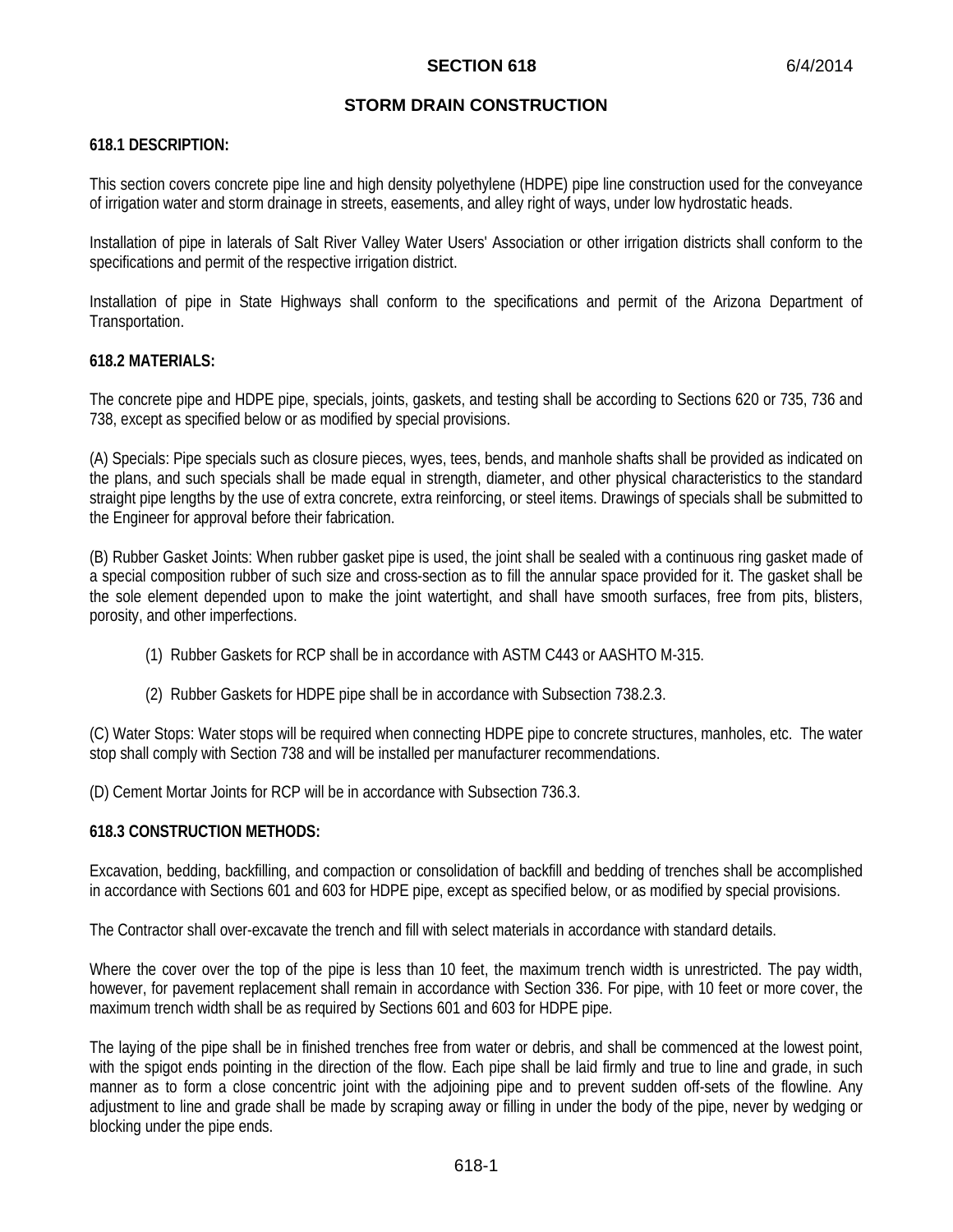Variation from prescribed alignment and grade shall not exceed 0.10 foot and the rate of departure from or return to established grade or alignment shall be no more than 1 inch in 10 feet of pipe line unless otherwise approved by the Engineer. For closures and deflection angles greater than 10 degrees, joints shall be made by use of a bend, specially manufactured fitting, or by a concrete collar, per standard details. Pipe shall be of the type, class and size shown on the plans or in the special provisions.

Trenchless installations of piping shall conform to the requirements of section 607.

All pipe, for permit construction, shall be reinforced concrete pipe, ASTM C76 Class III or HDPE pipe in accordance with ASTM F894, AASHTO 252 or AASHTO 294. For reinforced concrete pipe, the minimum cover from the top of the pipe to the finished grade shall be 2 feet and the maximum cover shall be 12 feet. The minimum and maximum cover for HDPE pipe shall be as specified in the special provisions or the manufacturer's recommendations.

All pipes installed under railroad tracks shall be reinforced concrete pipe, ASTM C76, Class V and the minimum cover over all pipes shall be as specified in the railroad permit and/or special provisions. Bedding shall be in accordance with standard details.

The allowable water loss for irrigation lines shall not exceed 2 gallons per hour per 100 feet of pipe per inch of diameter of pipe, under a minimum test head of 1 foot above the top of the pipe at the upper end when tested in accordance with the procedures of Section 615.

# **618.4 VIDEO INSPECTION OF NEW MAINLINE STORM DRAINS:**

The Contractor shall provide the Engineer with an annotated video inspection record (either VHS or DVD format) of the new mainline storm drain pipeline. The video shall clearly show all joints, seals, connecting pipes, and manholes. This video shall be provided to the Engineer, and reviewed and approved by the Engineer prior to the Contractor being allowed to place the final pavement over the storm drain line. No separate payment will be made for this inspection; the cost of the video inspection shall be included in the cost of the pipe.

# **618.5 MEASUREMENT:**

(A) Main Line Pipe: Shall be the number of linear feet of pipe laid as measured along the pipe axis.

Unless hereinafter modified, measurement shall extend through manholes when no change in pipe size occurs. When a change in pipe size occurs within a manhole, unless hereinafter modified, measurement for each size will be taken to the centerline of the manhole.

(B) Connecting Pipe: Shall be the number of linear feet of pipe installed, as measured along the pipe axis from a main line pipe, or a manhole, or a catch basin to a catch basin, or a plugged end, and shall include the portions of the connecting pipe embedded in the above structures.

# **618.6 PAYMENT:**

(A) Main Line Pipe: Will be paid at the unit price bid per linear foot, to the nearest foot, for each size and type of pipe and shall be compensation in full for furnishing and installing the type of pipe as specified and as shown on the plans including removal of obstructions, excavation, bedding, backfilling, compacting, testing, joint materials, joining, collars, and field closures.

(B) Connecting Pipe: Will be paid at the unit price bid per linear foot, to the nearest foot for each size of pipe and shall be compensation in full for furnishing and installing complete in place as shown on the plans and as specified, the connecting pipe and specials including spur connections, removal of obstructions, excavation, bedding, backfilling, compacting, joint materials, joining, collars, field closures, and testing.

# *- End of Section -*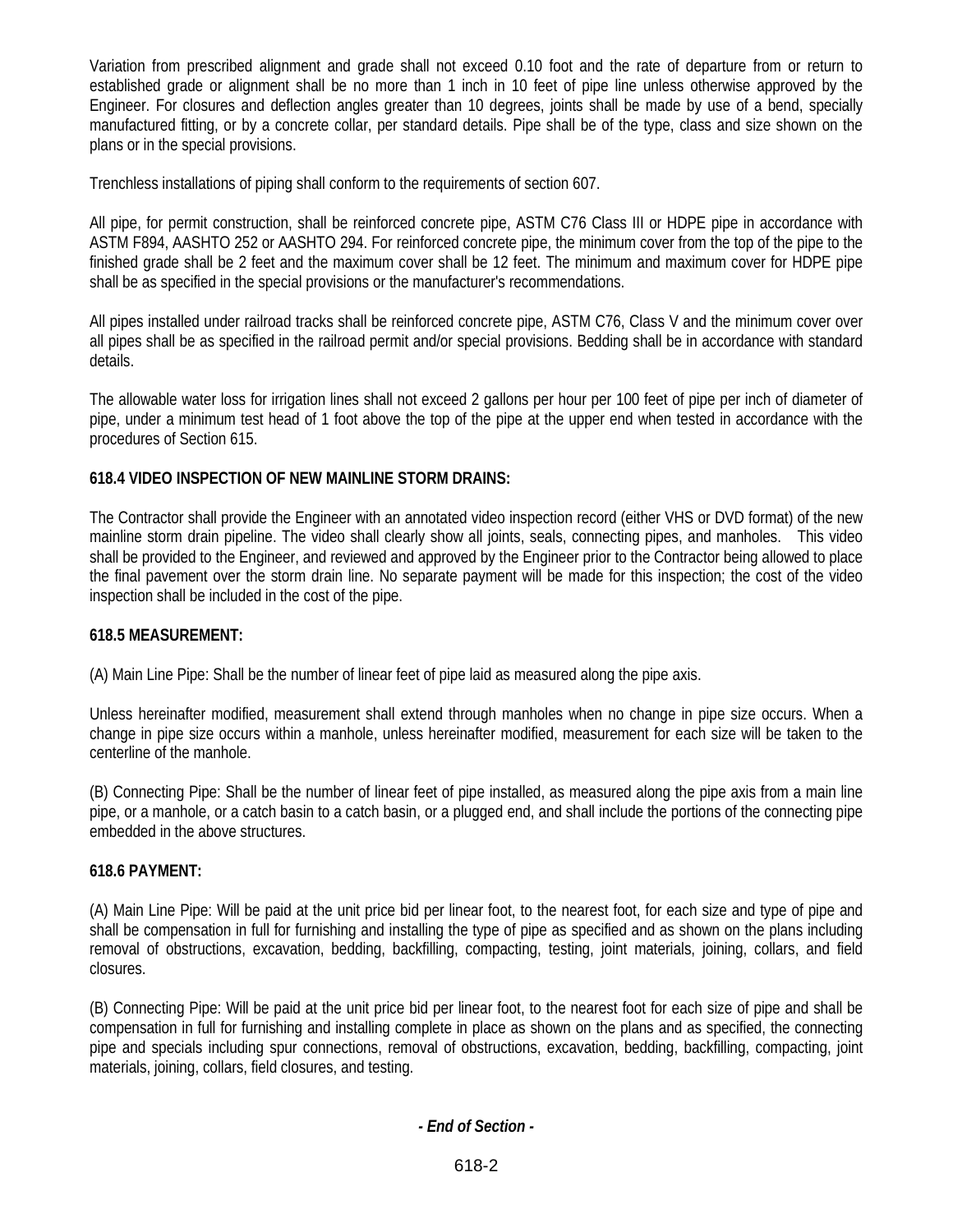### **STORM DRAIN CONSTRUCTION**

### **618.1 DESCRIPTION:**

This section covers concrete pipe line and high density polyethylene (HDPE) pipe line construction used for the conveyance of irrigation water and storm drainage in streets, easements, and alley right of ways, under low hydrostatic heads.

Installation of pipe in laterals of Salt River Valley Water Users' Association or other irrigation districts shall conform to the specifications and permit of the respective irrigation district.

Installation of pipe in State Highways shall conform to the specifications and permit of the Arizona Department of Transportation.

#### **618.2 MATERIALS:**

The concrete pipe and HDPE pipe, specials, joints, gaskets, and testing shall be according to Sections 620 or 735, 736 and 738, except as specified below or as modified by special provisions.

(A) Specials: Pipe specials such as closure pieces, wyes, tees, bends, and manhole shafts shall be provided as indicated on the plans, and such specials shall be made equal in strength, diameter, and other physical characteristics to the standard straight pipe lengths by the use of extra concrete, extra reinforcing, or steel items. Drawings of specials shall be submitted to the Engineer for approval before their fabrication.

(B) Rubber Gasket Joints: When rubber gasket pipe is used, the joint shall be sealed with a continuous ring gasket made of a special composition rubber of such size and cross-section as to fill the annular space provided for it. The gasket shall be the sole element depended upon to make the joint watertight, and shall have smooth surfaces, free from pits, blisters, porosity, and other imperfections.

- (1) Rubber Gaskets for RCP shall be in accordance with ASTM C443 or AASHTO M-315.
- (2) Rubber Gaskets for HDPE pipe shall be in accordance with Subsection 738.2.3.

(C) Water Stops: Water stops will be required when connecting HDPE pipe to concrete structures, manholes, etc. The water stop shall comply with Section 738 and will be installed per manufacturer recommendations.

(D) Cement Mortar Joints for RCP will be in accordance with Subsection 736.3.

#### **618.3 CONSTRUCTION METHODS:**

Excavation, bedding, backfilling, and compaction or consolidation of backfill and bedding of trenches shall be accomplished in accordance with Sections 601 and 603 for HDPE pipe, except as specified below, or as modified by special provisions.

The Contractor shall over-excavate the trench and fill with select materials in accordance with standard details.

Where the cover over the top of the pipe is less than 10 feet, the maximum trench width is unrestricted. The pay width, however, for pavement replacement shall remain in accordance with Section 336. For pipe, with 10 feet or more cover, the maximum trench width shall be as required by Sections 601 and 603 for HDPE pipe.

The laying of the pipe shall be in finished trenches free from water or debris, and shall be commenced at the lowest point, with the spigot ends pointing in the direction of the flow. Each pipe shall be laid firmly and true to line and grade, in such manner as to form a close concentric joint with the adjoining pipe and to prevent sudden off-sets of the flowline. Any adjustment to line and grade shall be made by scraping away or filling in under the body of the pipe, never by wedging or blocking under the pipe ends.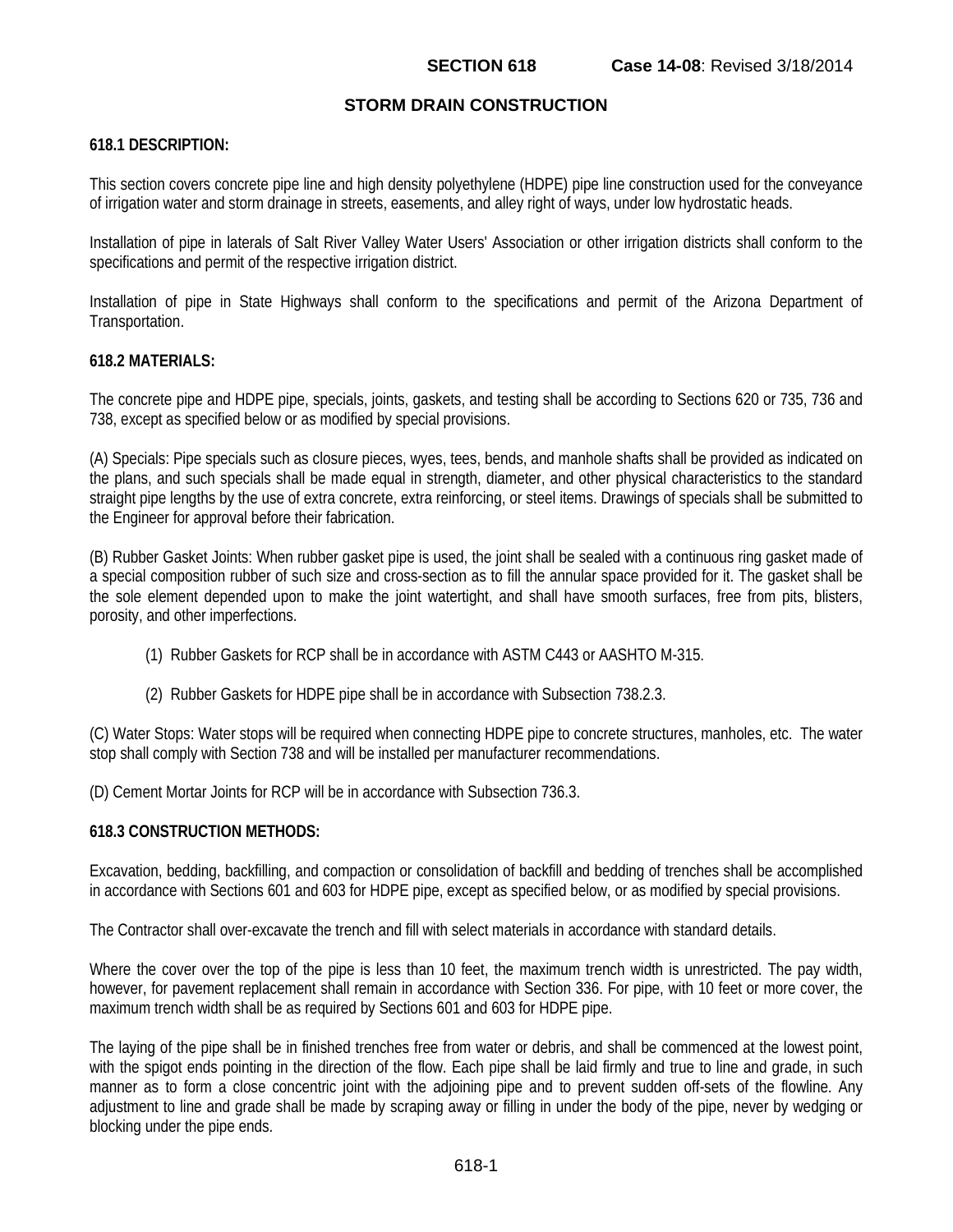Variation from prescribed alignment and grade shall not exceed 0.10 foot and the rate of departure from or return to established grade or alignment shall be no more than 1 inch in 10 feet of pipe line unless otherwise approved by the Engineer. For closures and deflection angles greater than 10 degrees, joints shall be made by use of a bend, specially manufactured fitting, or by a concrete collar, per standard details. Pipe shall be of the type, class and size shown on the plans or in the special provisions.

Trenchless installations of piping shall conform to the requirements of section 607.

All pipe, for permit construction, shall be reinforced concrete pipe, ASTM C76 Class III or HDPE pipe in accordance with ASTM F894, AASHTO 252 or AASHTO 294. For reinforced concrete pipe, the minimum cover from the top of the pipe to the finished grade shall be 2 feet and the maximum cover shall be 12 feet. The minimum and maximum cover for HDPE pipe shall be as specified in the special provisions or the manufacturer's recommendations.

All pipes installed under railroad tracks shall be reinforced concrete pipe, ASTM C76, Class V and the minimum cover over all pipes shall be as specified in the railroad permit and/or special provisions. Bedding shall be in accordance with standard details.

The allowable water loss for irrigation lines shall not exceed 2 gallons per hour per 100 feet of pipe per inch of diameter of pipe, under a minimum test head of 1 foot above the top of the pipe at the upper end when tested in accordance with the procedures of Section 615.

# **618.4 JACKING PIPE:**

At locations where jacking is required, the storm drain line shall be installed by jacking to the lengths indicated on the plans, in accordance with the following. The methods and equipment used in jacking reinforced concrete pipe conduit shall be optional with the Contractor, provided that the proposed method is first approved in writing by the Engineer. Such approval, however, shall in no way relieve the Contractor of the responsibility for damages of any nature which might occur as a result of the methods used.

Only workmen experienced in the operation of jacking concrete conduit shall be used.

The driving ends of the conduit shall be properly protected and the conduit shall be driven true to alignment and grade. deviation from true line and grade at any single point within the jacked portion shall be limited to 0.5 feet horizontal deviation from line and ±0.2 feet vertical deviation from grade.

Any section of conduit which may show signs of failure shall be removed and replaced with a new section of precast conduit or with a cast-in-place section, which in the opinion of the Engineer is adequate to carry the loads imposed upon it. In this respect it shall be understood that where pipe is specified on the drawings to be jacked into place the jacked pipe shall be reinforced concrete of the strength specified in these specifications and the design of such pipe is based upon superimposed loads and not upon loads which may be placed upon the pipe as a result of jacking operation. Any increase in pipe strength required in order to withstand jacking loads shall be the responsibility of the Contractor. The reinforcing shall be circular and of either single or double cage design.

Spacer blocks shall be placed in the inside circular space which will allow sufficient width for point mortaring when jacking is completed and to equalize pressures during jacking. Three grout holes per 8-foot section of pipe shall be made during manufacturing.

Double rubber gaskets and band type joints shall be provided for 36 inches diameter and larger pipe.

One hole shall be made on the top midway between the ends. Two additional holes, each approximately 1.5 feet from each end and approximately midway between the springline and top on opposite sides shall be made.

Where the nature of the soil, or the structure under which the conduit is being jacked is such that, there is increased danger of a cave-in or damage to said structure, the method of jacking the conduit shall be as specified below.